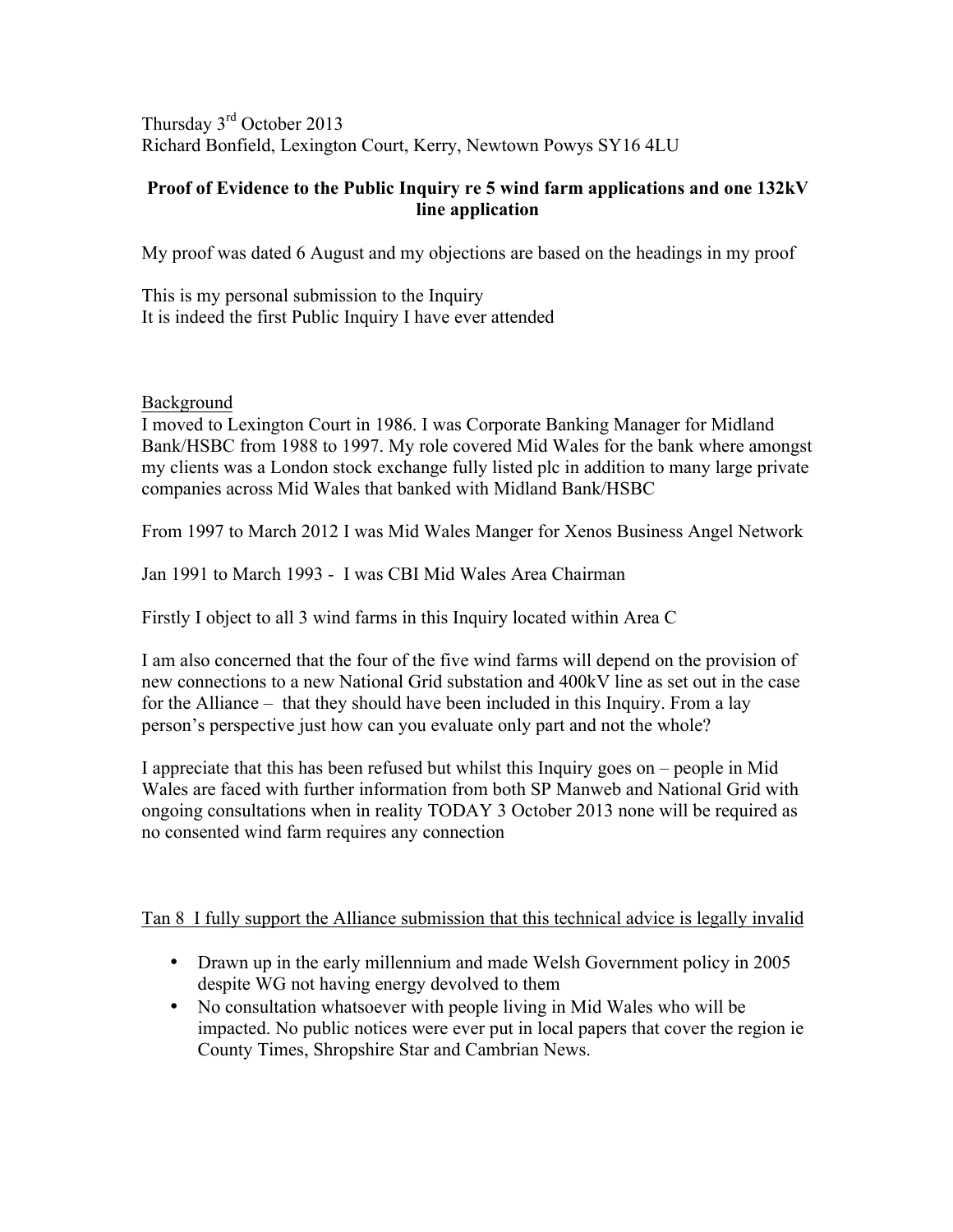- Area C was initially limited to 90 MW out of a total 800 MW but at a stroke in Feb 2011 the overall Tan 8 figure was increased 2000 MM of which 1666 was for onshore wind
- For the ordinary person in Mid Wales the position only came to light when National Grid announced their intentions for a sub station and 400kV pylons in January 2011 . This triggered protests across Mid Wales as people were only then just getting the information as to the magnitude of the wind farm industrialisation programme.
- Indeed Capita Symons independent report commissioned by WG stated that this would be the biggest infrastructure project ever seen in Wales
- This culminated in the largest mass protest at the Senedd in May 2011 where nearly 2000 people from Mid Wales converged on the capital
- This protest lead to the First Minister stating that he would only allow the original Tan 8 capacities – clearly unaware that his Minister for Planning and the Environment had increased the target – again with no public notices or consultation.
- Tan 8 through Arup and Garrad Hassan never considered the implications of Traffic, any cost benefit analysis, Strategic Environmental Assessments or socioeconomic benefits and certainly no requirement for National Grid substation and 400kV line
- Peter Davies , Welsh Sustainable Futures Commissioner comments made at a Renewable Wales Network conference in 2011 when addressing Tan 8 and windfarm development " Unmitigated disaster that we have tried to do in Mid Wales "
- I now believe that if the whole process was subject to a Judicial Review Tan 8 would be declared invalid and any wind farm applications would have to be assessed on their own merits without the comfort of being within a Tan 8 area

I would add that at this Inquiry legal representatives representing wind farm developers have had differing interpretations especially at the end of initial opening days in June where the Inspector parked the issue for later in the Inquiry

We now have the United Nations Economic Commission in Geneva , stating that the UK has flouted Article 7 of the Aathus Convention , which requires full effective public participation on all environmental issues and demands that citizens are given the right to participate in the process CLEARLY Tan 8 has breached this convention.

David Hart QC , an environmental lawyer believes that consents for further wind farms will now be challenged

Glyn Davies MP for Montgomeryshire has written to the Secretary of State for Energy and Climate Change stating that this Inquiry should be halted on legal grounds until the legal process and position with Article 7 is clarified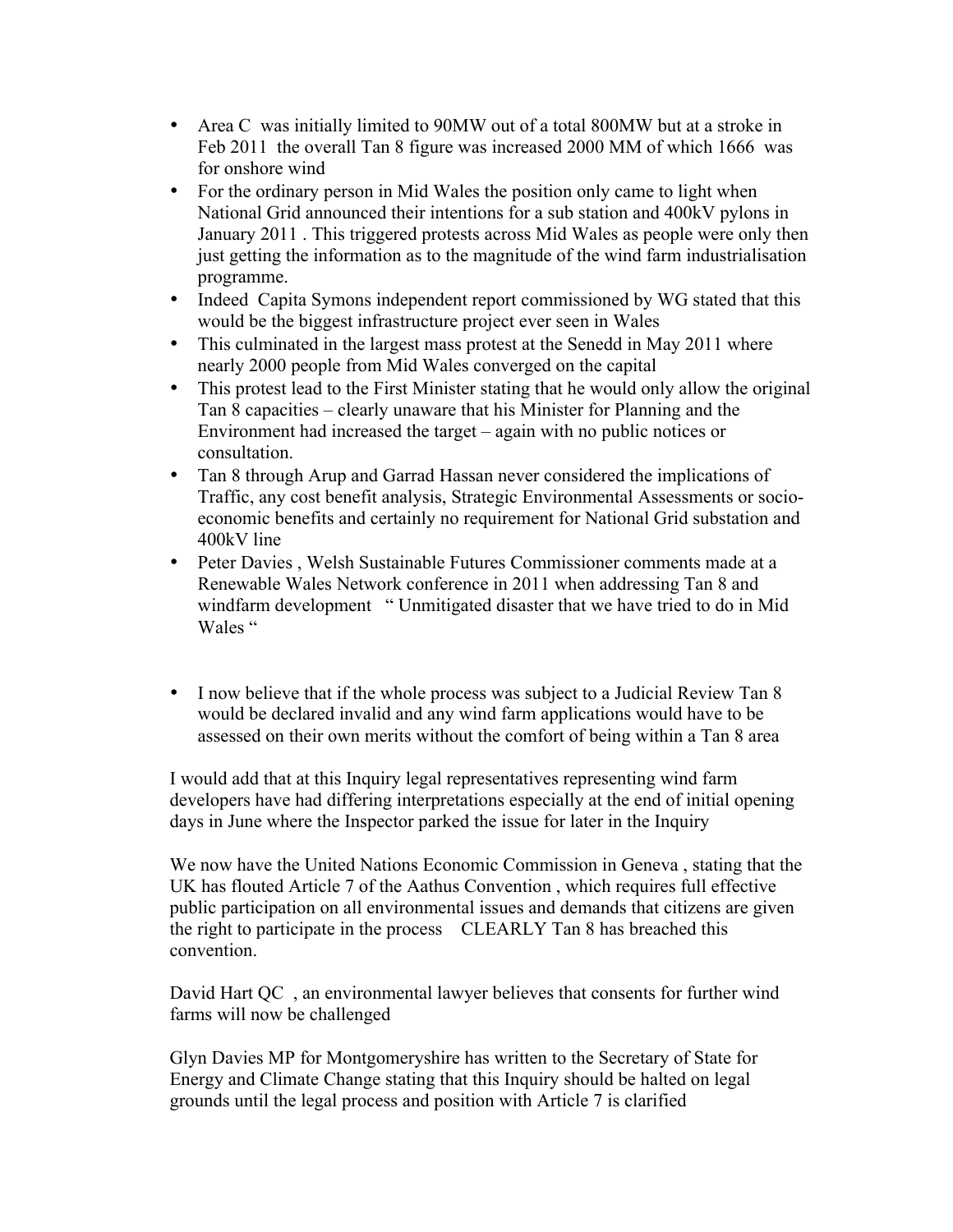## Administration of the PI

I am concerned that the administration of this Inquiry is so overwhelming that people who have registered objections are not being advised as to dates / events and even the current programme

My email to Robert Pridham DECC dd 25 July 13 refers

- Evening session at Dolfor on  $10^{th}$  October not being advertised
- Kerry Community Council Proof when will this be heard?
- Inquiry should have been on an individual windfarm basis and not topic basis
- No transcription of the PI whilst the PI at Legacy was transcribed.
- Amazed that the largest UK Public Inquiry into wind farms is not being recorded

## Landscape

I will elaborate on my  $6<sup>th</sup>$  August letter particularly with the Kerry Ridgeway and Two Tumps

And the comment by Dr Jonathan Edis –Expert Witness for Celt Power when responding to myself re view from Two Tumps to the proposed Llandinam repowering

Whilst the proposed 132kV connection from the proposed Llandinam re-powering to Welshpool Sub station will be dealt with in 2014 – my comment will relate to a recent meeting held with Steven Edwards Senior Environmental Planner for SP Manweb

#### Noise

As this topic will be covered next week I will make observations on the Cotton Farm Wind Farm Permanent Noise Monitoring Exercise

Plus

- Low frequency hum that can be audible for more than a mile
- Impact of pulsating sound, a phenomenon called "amplitude modulation ( AM) Estimate that 20% of wind farms suffer from AM

# Jobs

Now proven wind farms are not the panacea of job creation in the UK Certainly in Denmark, Holland, Germany, Scandinavia, China etc where 90% of turbine parts come from

As we only have one major UK Energy Company – no surprise that parts are sourced outside the UK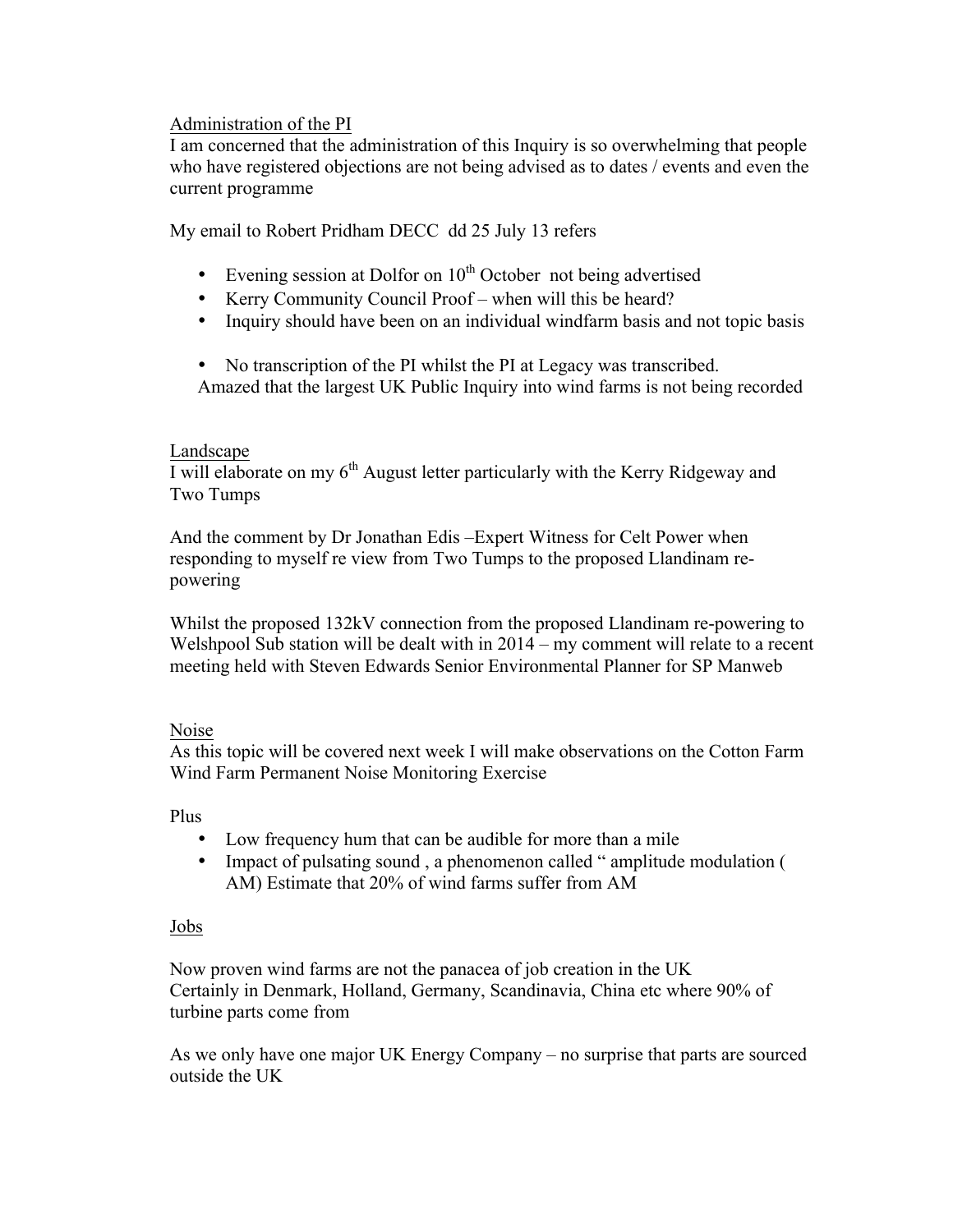# Traffic & Economic Implications

- I will make comment on the meeting held at Newtown Football Club on  $18<sup>th</sup>$ January 2012 which I chaired
- Response to Celt Power SEI re section 9 Traffic but acknowledge that this will be covered later in the Inquiry

# Need

My conclusion for the last 3 years is that the need for the Mid Wales wind farms project including National Grid proposals and SP Manweb proposed connections to the NG hub – that renewable energy produced will be so small in comparison the enormous cost and damage to Mid Wales landscape and its economy that they all should be refused based on:-

European Directive on Renewable Energy " *steps to increase use of electricity from renewable sources must be in proportion to the objective achieved*

The UK Renewable Energy Strategy ( 2009 ) " *while ensuring that we continue to protect our environment and natural heritage respond to legitimate concerns of local communities . Clearly we do not want to see large scale renewable deployment in places where it is inappropriate* 

People in Mid Wales are against the applications that form this Inquiry as demonstrated by the County Times Petition where 7668 people are saying NO

I contend that both directives clearly demonstrate the position in Mid Wales that neither of these directives are being met.

- Tony Hayward former chief executive of BP
- Germany is embarking on 23 new coal fired power stations Green house gases grew 1.6% in 2012 to ensure their industries will not be impacted as they switch from Nuclear
- CO 2 emissions from UK only amount to 2% of the world output
- In 2010 China and USA combined accounted for more than 40% EU figure is about 12%
- China's annual increase in CO2 is greater than UK's total output
- In 2010 global coal consumption reached over 7000 million tonnes
- George Osborn this week is now saying enough is enough UK should not lead the World on Climate as why should we go on inflicting green taxes on business and the public when other countries are not
- Wind farms require back up Rupert Steele regulation director at Scottish power states that 30GW of wind requires 25 GW of back up